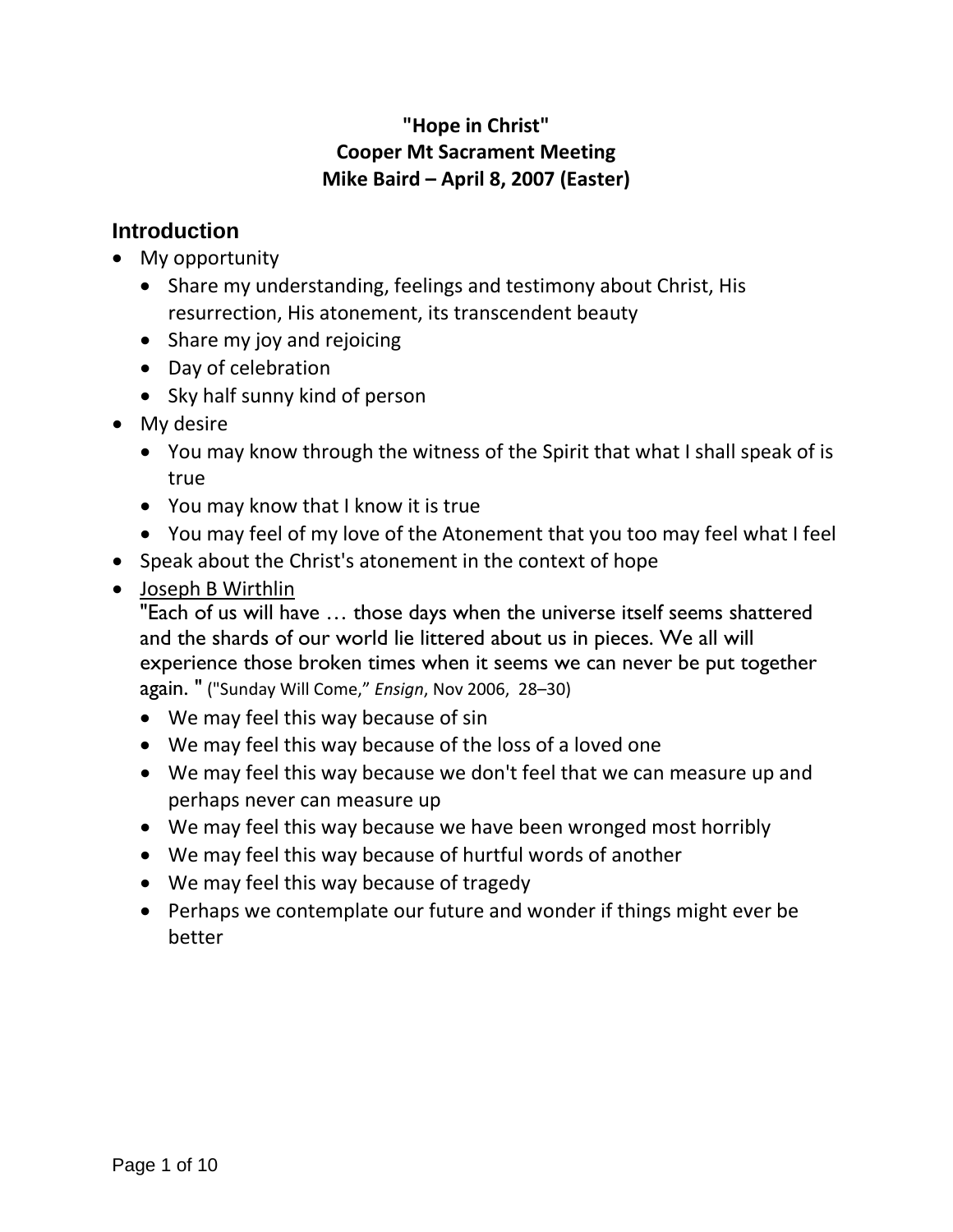• 2 Nephi 9:6-9 (Jacob)

"6)… the fall came by reason of transgression; and because man became fallen they were cut off from the presence of the Lord. 7)… the first judgment which came upon man must needs have remained to an endless duration. And if so, this flesh must have laid down to rot and to crumble to its mother earth, to rise no more. 8) O the wisdom of God, his mercy and grace! For behold, if the flesh should rise no more our spirits must become subject to that angel who fell from before the presence of the Eternal God, and became the devil, to rise no more.

9) And our spirits must have become like unto him, and we become devils, angels to a devil, to be shut out from the presence of our God, and to remain with the father of lies, in misery, like unto himself;"

- As we contemplate these words of the prophet Jacob it paints a situation requiring hope
- Or if we as Elder Wirthlin says "experience those broken times when it seems we can never be put together again" we need hope
- Moroni 7:40-41

"And again, my beloved brethren, I would speak unto you concerning hope. … And what is it that ye shall hope for? Behold I say unto you that ye shall have hope through the atonement of Christ and the power of his resurrection, to be raised unto life eternal"

• Our Hope is in the power of the Atonement to change our lives, to resurrect us and to lift us up to eternal life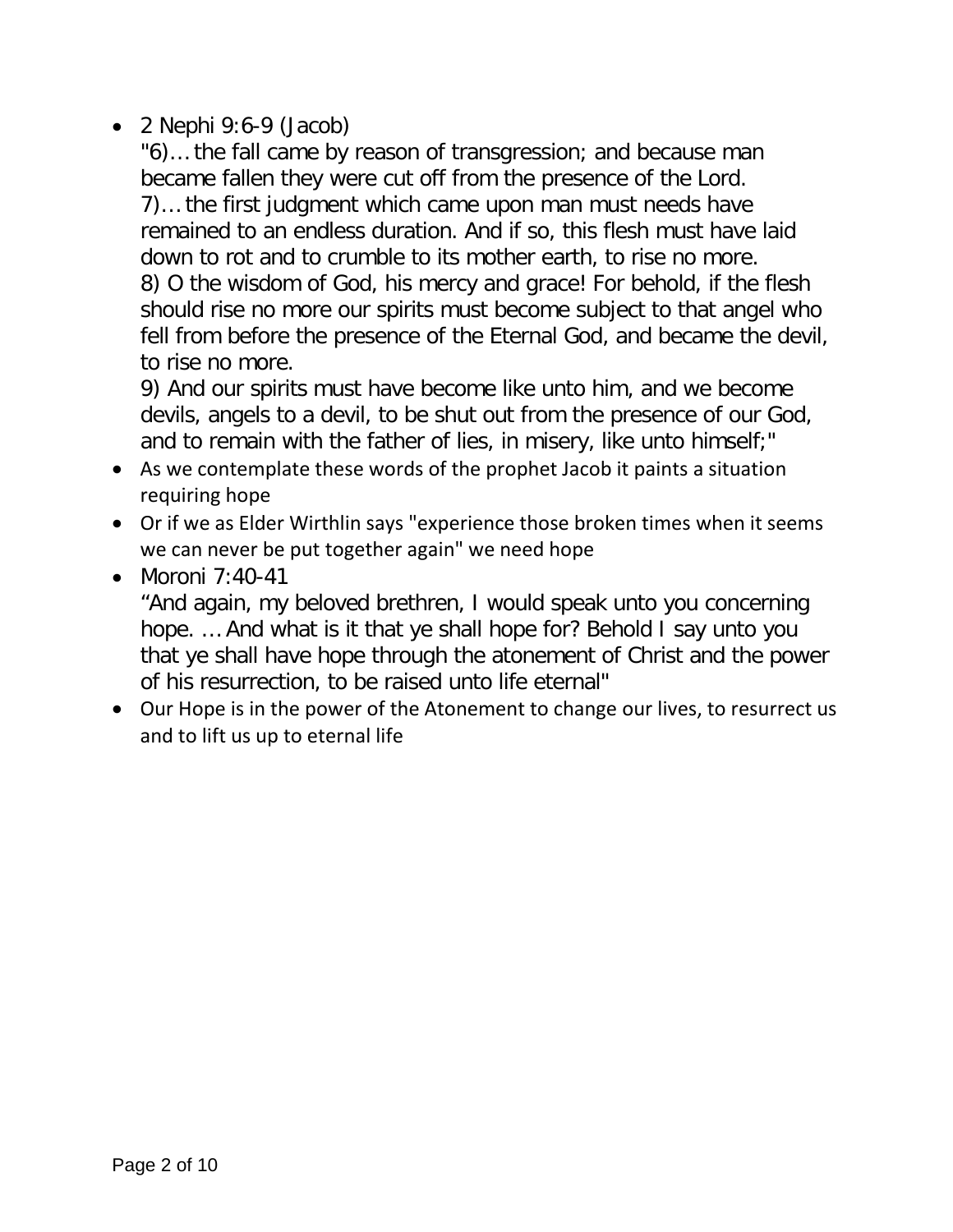#### **What hope is it that the atonement provides?**

- Many gifts both unconditional and conditional that provide hope
- I will talk of 5 gifts of the atonement that provide us hope

## **1st gift: Repentance - Atonement for overcoming sin**

• Russel M Nelson

"Letter: The guilt and failure I feel make it almost impossible for me to repent. I am losing my faith. The sins were first; the doubts followed. The order is important because sin needed doubt. When I doubted my faith, sins lost their meaning and guilt its bite. Doubting began, then, as a means of anesthesia. It served to diminish the guilt that was literally tearing me apart. Before long, however, the doubts thrived independent of the needs that conceived them. My painful indecisiveness, my tentativeness, my lack of direction, my paralysis of volition, my poverty of confidence have caused suffering and depression. My family, my future, and my faith are at stake. I am losing hope." ("'A More Excellent Hope'," Ensign, Feb 1997, 60)

- I have had similar words expressed to me, those whom sin was strangling out hope
- Isaiah 1:18

"Come now, and let us reason together, saith the LORD: though your sins be as scarlet, they shall be as white as snow; though they be red like crimson, they shall be as wool "

 $\bullet$  Isaiah 53:5

" But he was wounded for our transgressions, he was bruised for our iniquities: the chastisement of our peace was upon him; and with his stripes we are healed"

- Alma 7:11-12 (Alma) "And he shall go forth, suffering pains and afflictions and temptations of every kind; "
- We become pardoned
- We are cleansed
- One of the most beautiful things I have felt personally and that I have ever witnessed is the turning away from the darkness and despair of sin to that light and joy that Alma described in these words:
- Alma 36:20-21

"And oh, what joy, and what marvelous light I did behold; yea, my soul was filled with joy as exceeding as was my pain! Yea, I say unto you, my son, that there could be nothing so exquisite and so bitter as were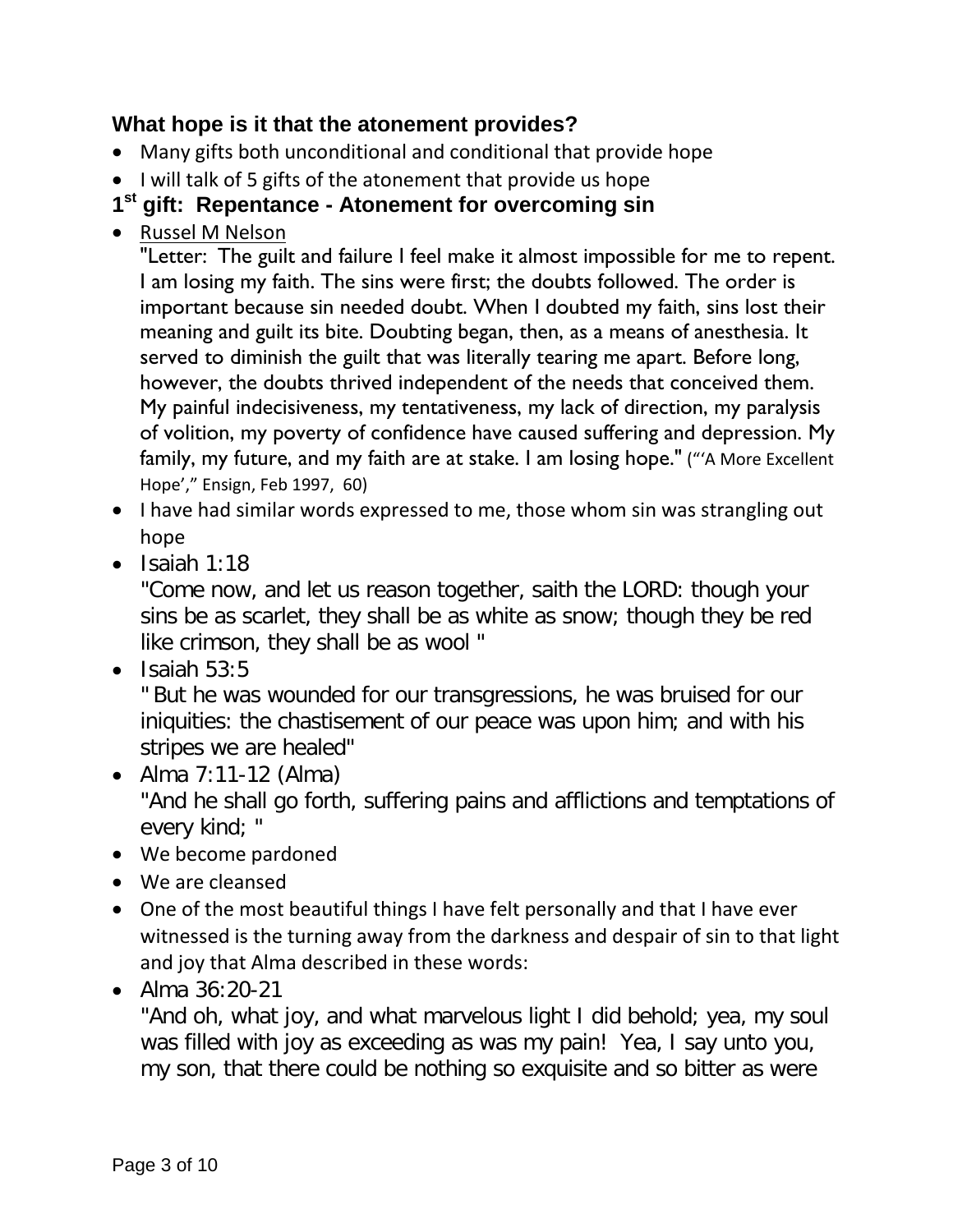my pains. Yea, and again I say unto you, my son, that on the other hand, there can be nothing so exquisite and sweet as was my joy"

## **2nd gift: Resurrection through the power of the Atonement**

- An inescapable fact is that we all will die
	- Loved ones, friends and so forth
	- I can not imagine contemplating death without the hope provided by Christ's resurrection
- Paul put it this way:
	- 1 Cor  $15:21-22$

"For if the dead rise not, then is not Christ raised: And if Christ be not raised, your faith is vain; ye are yet in your sins. Then they also which are fallen asleep in Christ are perished. If in this life only we have hope in Christ, we are of all men most miserable"

• Spencer W Kimball

" But today is just a grain of sand in the Sahara of eternity. We have also a hope in Christ for the eternity that lies ahead; otherwise, as Paul said, we would be "of all men most miserable" (1 Cor. 15:19).

How great would be our sorrow—and justly so—if there were no resurrection! How miserable we would be if there were no hope of life eternal! If our hope of salvation and eternal reward should fade away, we would certainly be more miserable than those who never had such an expectancy. " ("An Eternal Hope in Christ," Ensign, Nov 1978, 71)

- Resurrection is a free gift to all
- Many prophets have spoken about the gift of the resurrection:
	- 1 Cor 15:22 (Paul speaking about resurrection) "For as in Adam all die, even so in Christ shall all be made alive"

• 2 Nephi 9:10,12 (Jacob) 10) O how great the goodness of our God, who prepareth a way for our escape from the grasp of this awful monster, yea, that monster, death and hell, which I call the death of the body, and also the death

of the spirit….

12) …and the bodies and the spirits of men will be restored one to the other; and it is by the power of the resurrection of the Holy One of Israel.

- Through the power of the resurrection we can have hope:
	- That we shall live again after we die
	- That we can be reunited with God & loved ones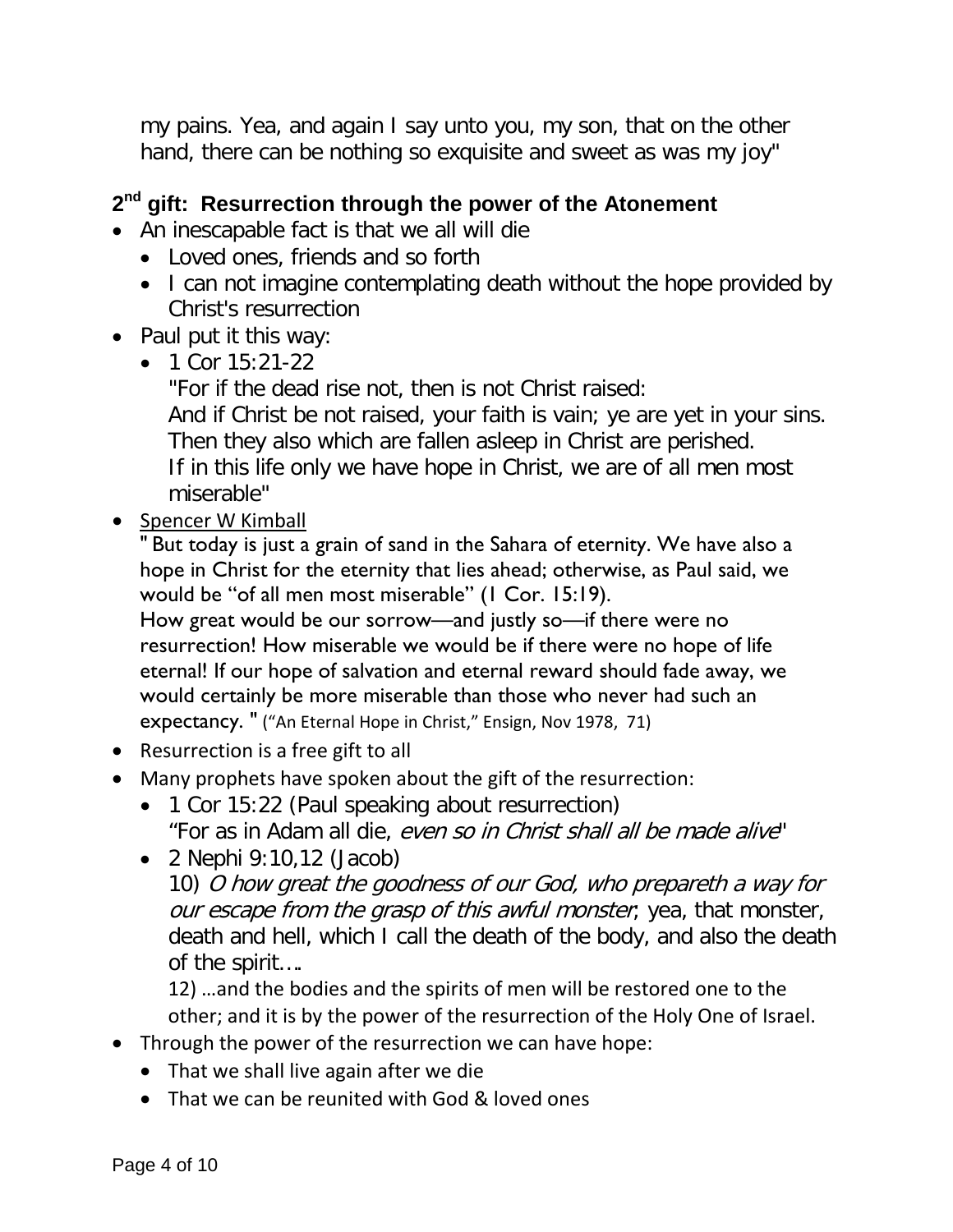• TESTIFY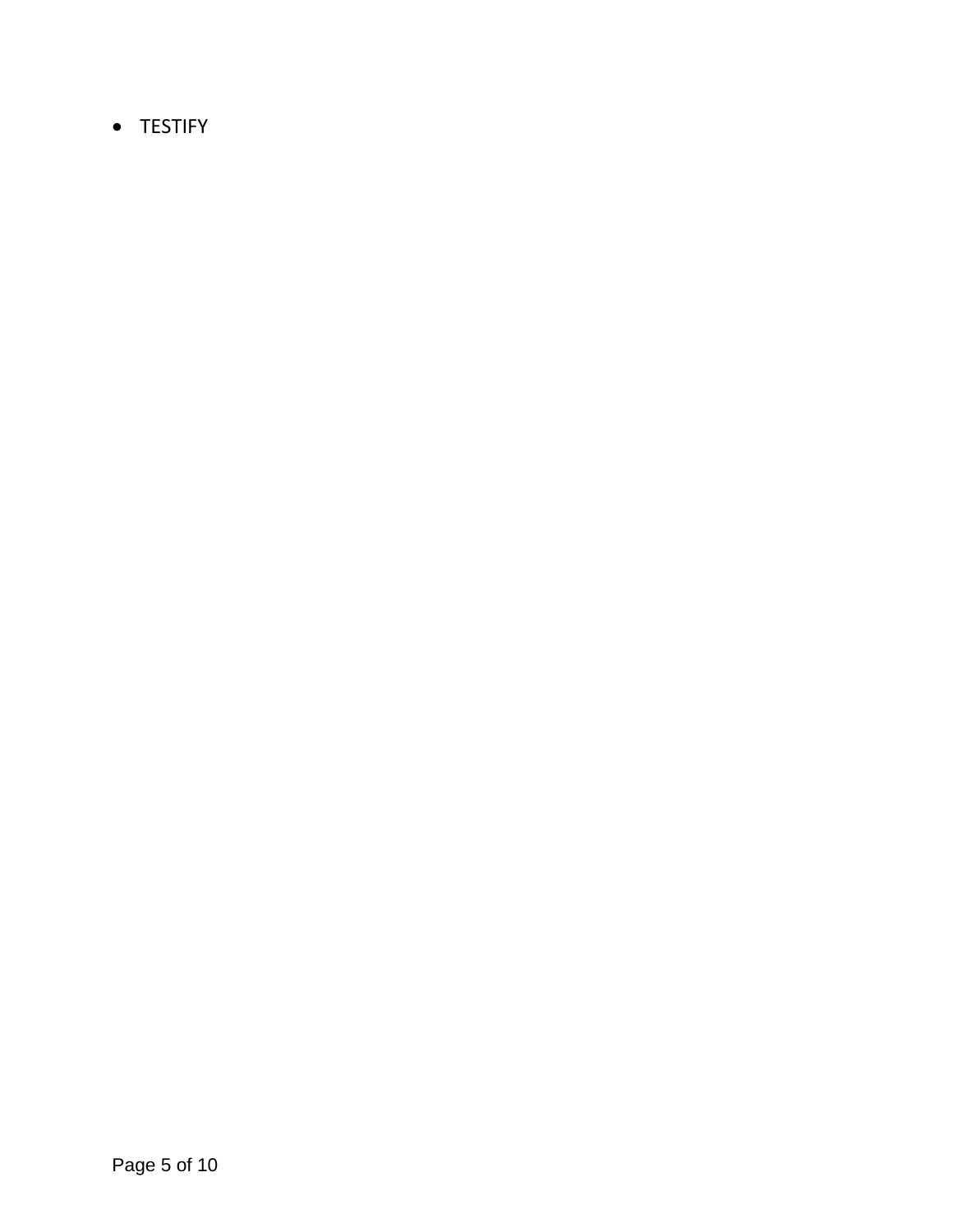#### **3rd gift: Atonement redeems those who are not accountable**

- Part of our blood typing is what is called the RH factor. It is either positive (85% people) or negative.
- Rh-negative pregnant mother can make antibodies (part of her immune system's response to invaders) against Rh-positive blood cells, even against those of her own baby. This is called Rh sensitization. These antibodies have the potential to cross the placenta and attack the fetus' red blood cells, which in turn can cause low blood count (anemia), congestive heart failure, and even fetal death. 1968 medicine was developed to prevent this sensitization.
- Tragically Linda, Betty Jean & Barbara Baird
- Yet in spite of this tragedy there is hope not only in the resurrection but..
- For those who live and die without Gospel law, understanding or accountability, the Savior's atonement extends mercy unconditionally and the demands of justice are met.
	- Children who die before the age of accountability (Moroni 8:8,11,22) which by revelation is the age of 8
	- Where no law is given (2 Nephi 9:25)
	- Sinned in ignorance (Mosiah 3:11)
	- Those of mental capacity such that they can not understand (D&C 29:49-50)
- Through this unconditional extension of mercy we can have hope:
	- Our little children who may have passed away are saved in the kingdom of Heaven
	- Those whom we have known without the mental capacity to understand are saved in the kingdom of heaven
- TESTIFY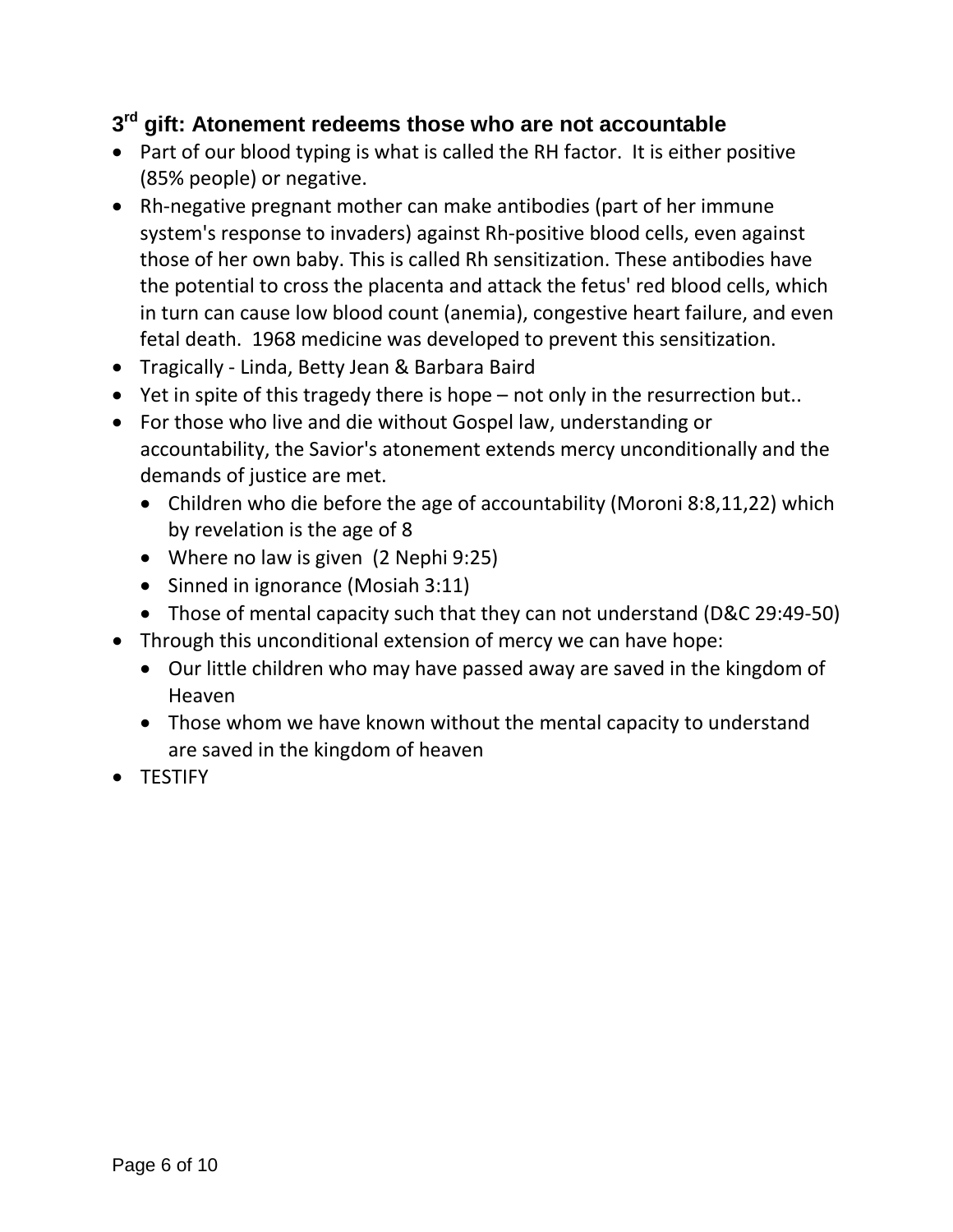## **4th gift: Overcoming sorrow and pain**

- Let me paint picture using the words of Elder Wirthlin again
	- Joseph B Wirthlin "Each of us will have … those days when the universe itself seems shattered and the shards of our world lie littered about us in pieces. We all will experience those broken times when it seems we can never be put together again. " ("Sunday Will Come," *Ensign*, Nov 2006, 28–30)
	- Many of us through no choice of our own will have such days and times
		- We may have been wronged most horribly by the actions or words of others
		- We may feel this way because of tragedy where no one is to blame
- President Faust talk related story of the tragedy of the Amish girls (April 1, 2007 Sunday morning session of Conference)
	- 32 year old milk truck driver (non Amish)
	- Killed 5, wounded 5
	- James E Faust

"This shocking violence caused great anguish among the Amish but no anger. There was hurt but no hate. Their forgiveness was immediate. Collectively they began to reach out to the milkman's suffering family. As the milkman's family gathered in his home the day after the shootings, an Amish neighbor came over, wrapped his arms around the father of the dead gunman, and said, "We will forgive you." Amish leaders visited the milkman's wife and children to extend their sympathy, their forgiveness, their help, and their love. About half of the mourners at the milkman's funeral were Amish. In turn, the Amish invited the milkman's family to attend the funeral services of the girls who had been killed. A remarkable peace settled on the Amish as their faith sustained them during this crisis. " ("The Healing power of Forgiveness", April 1, 2007 Sunday morning session of Conference)

- Ability to forgive through faith and hope in Christ
- There is a great power of healing through the Atonement
- I can best relate to the description of these feelings by Isaiah when he describes these feeling as ashes
- Isaiah also prophesied that the Savior, through the atonement would give beauty of ashes
	- $\bullet$  Isaiah 61:1-3
		- ". . . to bind up the brokenhearted, . . . to comfort all that mourn;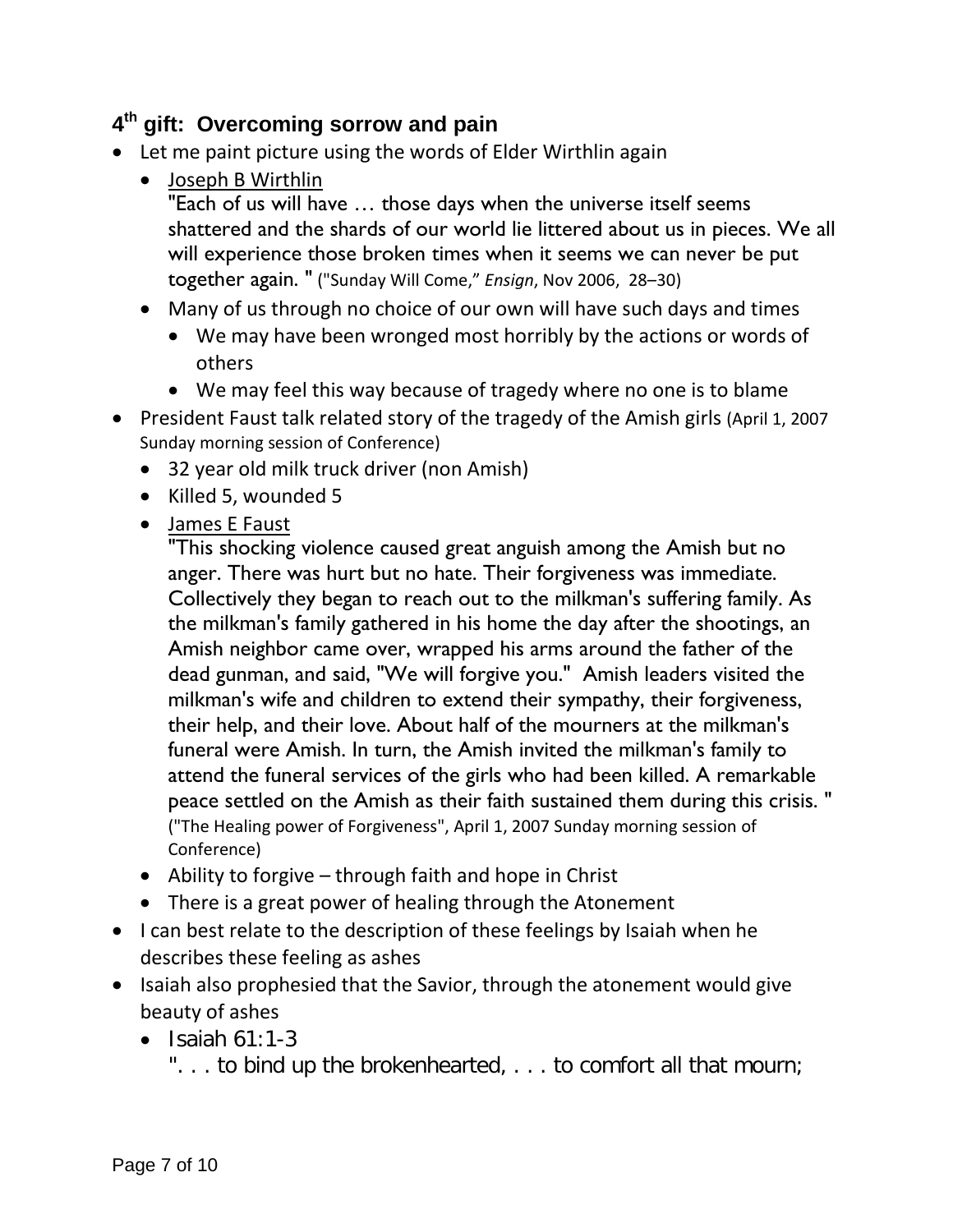To appoint unto them that mourn in Zion, to give unto them beauty for ashes . . ."

• Alma 7:11-12 (Alma)

"And he shall go forth, suffering pains and afflictions and temptations of every kind; and this that the word might be fulfilled which saith he will take upon him the pains and the sicknesses of his people.

. . . and he will take upon him their infirmities, that his bowels may be filled with mercy, according to the flesh, that he may know according to the flesh how to succor his people according to their infirmities."

 $\bullet$  Isaiah 53:4

" Surely he hath borne our griefs, and carried our sorrows . . ."

#### • Chieko N. Okazaki

" I recently noticed that a carelessly placed brick had squashed a pansy flat. But part of the pansy was still peeking out from under the edge of the brick; and over the next few weeks, that pansy put its energies into creeping sideways around the edge of the brick, pushing its short shoots into the air and sunlight, and blossoming in its friendly purple and gold. When I moved the brick, the pansy's stem was crooked; but, oh, its flower was as glorious as those next to it.

This pansy chose life. It experienced adversity, but it chose life. It experienced crippling, but it chose life. It could not have been blamed or faulted for giving up under the brick, but it chose life." ("Raised in Hope," *Ensign*, Nov 1996, 89)

• Chieko N. Okazaki

"We can choose to feed the darkness and death in our lives, or we can choose to feed the brightness of hope in our lives. We can worry. We can deny the light. We can refuse to ally ourselves with Jesus Christ, the already triumphant master of life. We can give our lives piece by piece into captivity until we no longer have the power to wrench it away again. We can cooperate with the killing of our spirits and the strangling of our hopes until meaninglessness and despair overcome us. The death of the body is nothing—for Christ's Resurrection guarantees our own—but He cannot rescue us from the death of the spirit unless we choose to ally ourselves with Him, with His hope, with the inexhaustible and irrepressible life that is His" ("Raised in Hope," *Ensign*, Nov 1996, 89)

• TESTIFY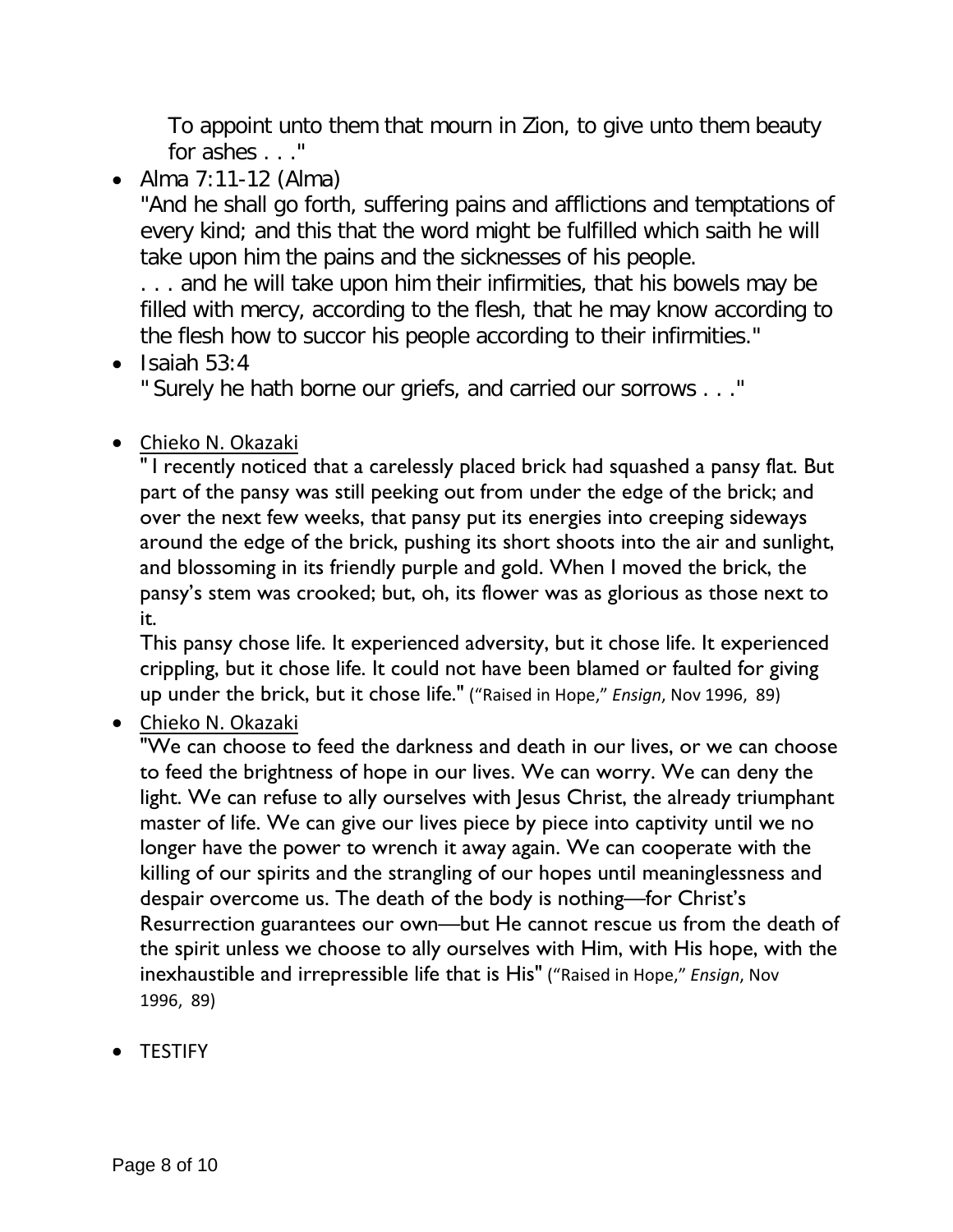## **5th gift: Making up the gap (grace) – attaining divine perfection**

- There are those of us who despair because we feel caught between the understanding that we must become clean and like Christ to dwell with God again and the complete understanding that no matter how hard we try we will fall short
	- It seems in our everyday lives no matter how hard we try we just aren't good enough
		- Sometimes we beat ourselves up over this
		- Sometimes we are beaten by others to where we believe we are no good
	- We can fall victim to this despair to the point we fall into destructive behaviors
- Or we can look to the Savior and the atonement
- 2 Nephi 25:23
	- " we know that it is by grace that we are saved, after all we can do"
	- Understanding is given by Moroni
	- $\bullet$  Moroni 10:32

"Yea, come unto Christ, and be perfected in him, and deny yourselves of all ungodliness; and if ye shall deny yourselves of all ungodliness, and love God with all your might, mind and strength (THIS is the "all we can do" that Nephi speaks of, the rest of the verse describes the "by grace we are saved" part),

then is his grace sufficient for you, that by his grace ye may be perfect in Christ;"

- We no longer need despair we can look forward with hope, doing these things, doing the very best we can
- TESTIFY